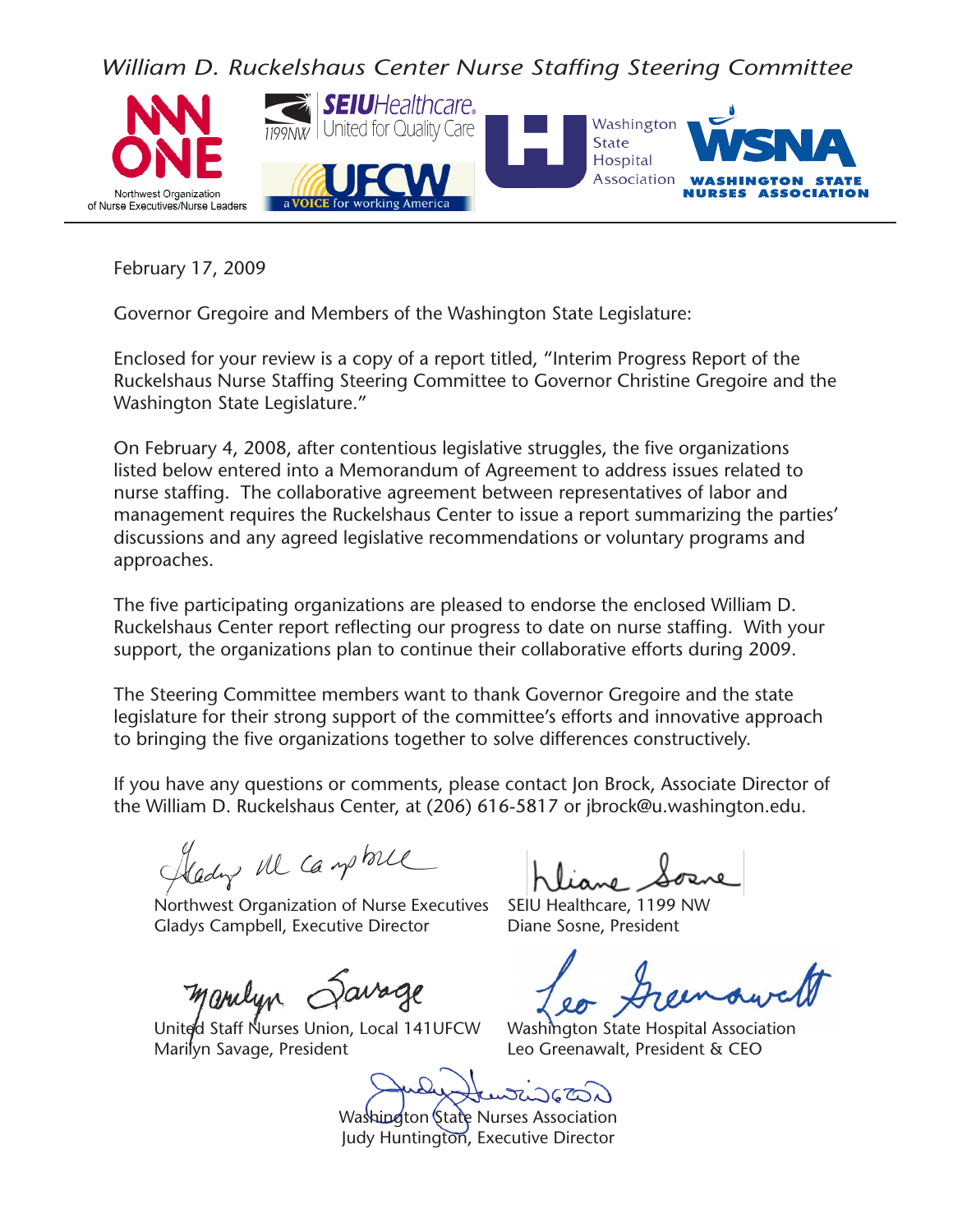



**Interim Progress Report to Governor Gregoire and the Washington State Legislature**

# **Ruckelshaus Nurse Staffing Steering Committee**

**February 2009**





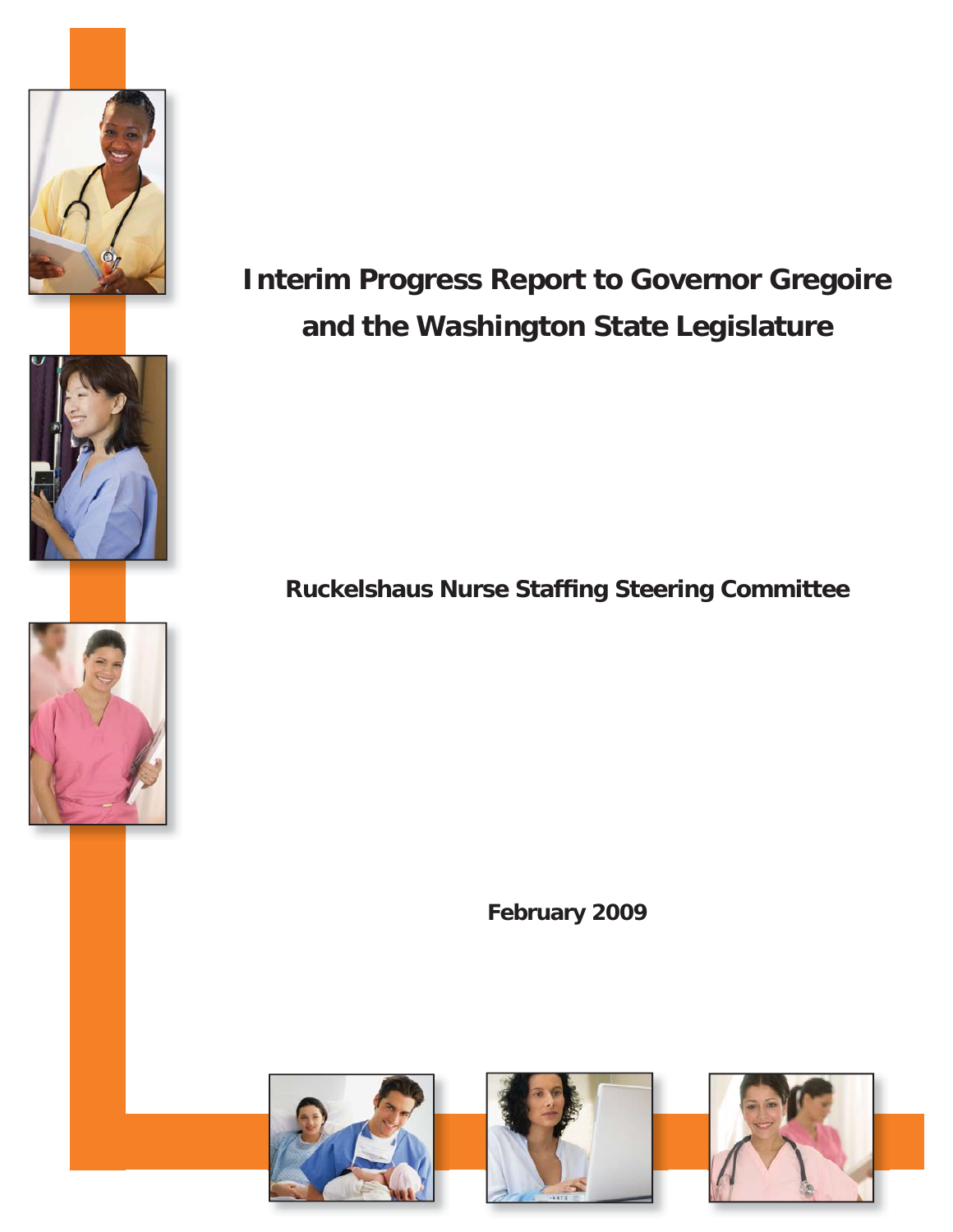### **EXECUTIVE SUMMARY**

On February 4, 2008, the Northwest Organization of Nurse Executives; SEIU Healthcare, 1199 NW; United Staff Nurses Union, Local 141, UFCW; the Washington State Hospital Association (WSHA); and the Washington State Nurses Association entered into a unique Memorandum of Agreement to address nurse staffing concerns, an approach untried in any other state in the nation. The five organizations (the "Steering Committee") were convened by the William D. Ruckelshaus Center to address serious challenges related to nurse staffing. Many of the committee's projects have been successful, but much remains to be done.

During 2008, the Steering Committee accomplished the following:

- Negotiated and supported the enactment of nurse staffing legislation (House Bill 3123) requiring every hospital in the state to form a nurse staffing committee comprised of at least one half staff nurses and up to one half management representatives; post nurse staffing plans; and make staffing information available to the public.
- Organized and hosted educational sessions for more than 600 staffing committee representatives on the nurse staffing legislation and provided information and tools required for establishing and working on staffing committees.
- Ensured nurse staffing information, including the number of nurses on duty at the time of an adverse event, is included on the form used to submit root cause analysis information to the Washington State Department of Health after an adverse event.
- Established a pilot project to design, develop, and oversee an "immediate staffing" alert" process for hospitals and nursing staff to address real time staffing concerns.
- Launched the nurse sensitive quality indicator data collection project. We expect about 90 hospitals in Washington State will collect data on patient falls, falls with injury, pressure ulcers, nursing hours per patient day, and skill mix. It is strongly recommended this data be shared with the Steering Committee and with hospital staffing committees to better inform their work and decisions.
- Guided the drafting of a research paper on nurse staffing written by Dr. Pamela Mitchell, Associate Dean of the University of Washington School of Nursing. The paper will serve as a summary of the literature and expertise relating to nurse staffing.

Further detail on each of these accomplishments and on the work anticipated in the future is contained in the following report.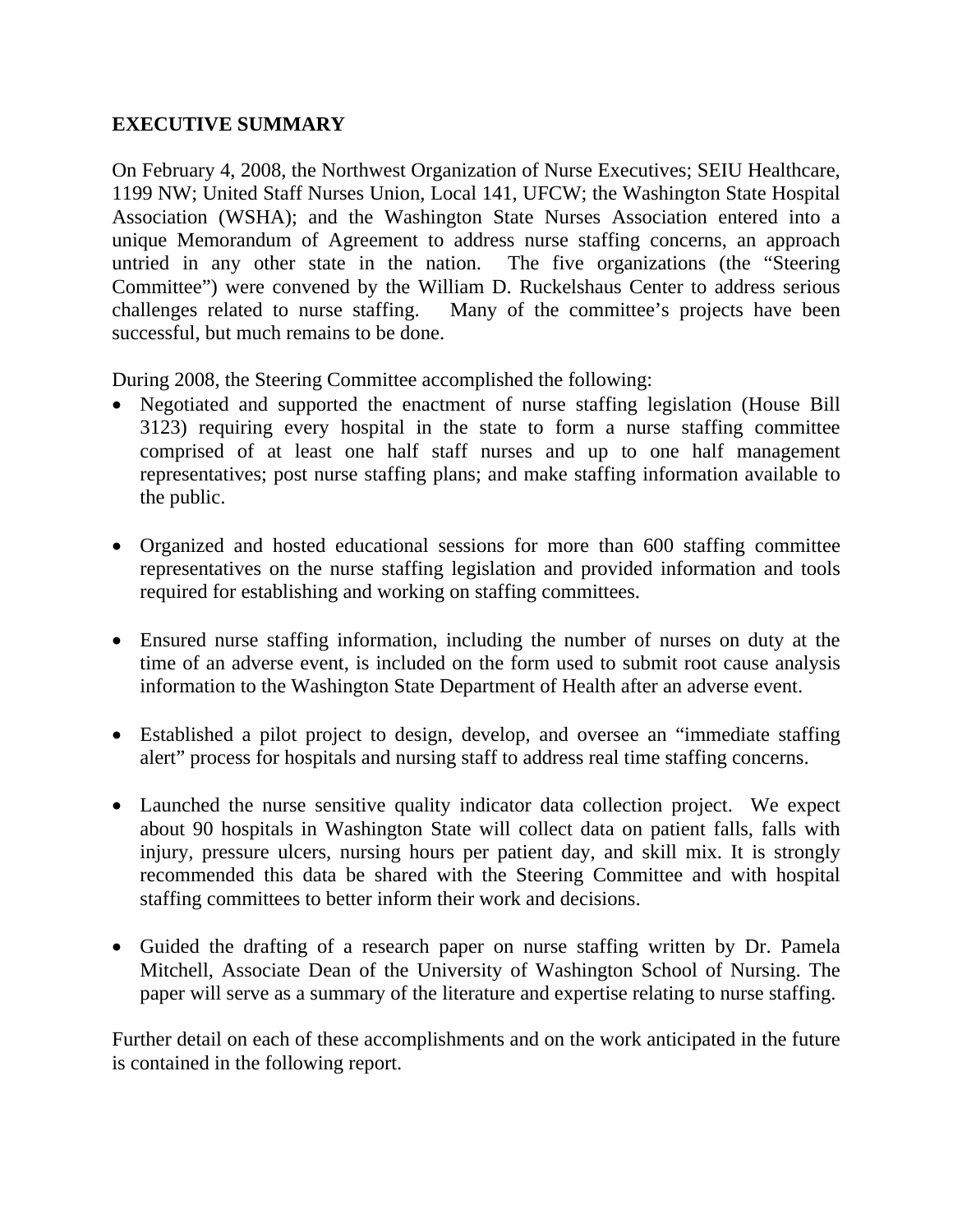# **INTRODUCTION**

The February 4, 2008 Memorandum of Agreement (the "Agreement") included direction to the Ruckelshaus Center to issue a report by November 1, 2008, summarizing the Steering Committee discussions and any agreed legislative recommendations or voluntary programs and approaches. This is that report.

The report is divided into topic areas addressed in the Agreement. In each section, the Agreement is quoted exactly in plain text and a status report on each specific item is provided in *bold italics*.

The "parties" are the five signatories to the Agreement: the Northwest Organization of Nurse Executives; SEIU Healthcare, 1199 NW; United Staff Nurses Union, Local 141, UFCW; the Washington State Hospital Association; and the Washington State Nurses Association.

### **PROGRESS REPORT**

**2008 Legislative Session.** According to the Memorandum of Agreement, "The Parties agree that during the 2008 legislative session, the bill the Parties have jointly drafted and mutually agreed upon will be the only bill that includes any elements of House Bill 1809 the Parties will support. None of the Parties will pursue House Bill 1809 or any other legislation that includes elements of House Bill 1809."

*Progress: The parties supported the enactment of nurse staffing legislation (House Bill 3123) requiring every hospital in the state to form a staffing committee comprised of at least one-half staff nurses and up to one-half management representatives by September 1, 2008. Hospitals must develop unit and shift based staffing plans based on patient care needs that are the primary component of the staffing budget. Hospitals must post nurse staffing plans and make staffing information available to the public. Review and assessment of the staffing plans is the responsibility of the committee, as well as responding to staffing concerns. If the staffing plan produced by the committee is not adopted by the hospital, the hospital chief executive officer must provide a written explanation to the committee as to the reason why.* 

**Work Program**. By March 1, 2008, the Steering Committee will develop a work program that will include meeting at least monthly until November 1, 2008.

*Progress: The parties have met monthly as a statewide Steering Committee and have developed an extensive work program with many successes and a strong program for future work. Each of the parties provided excellent representation of their respective hospitals, staff nurses, and nurse managers.*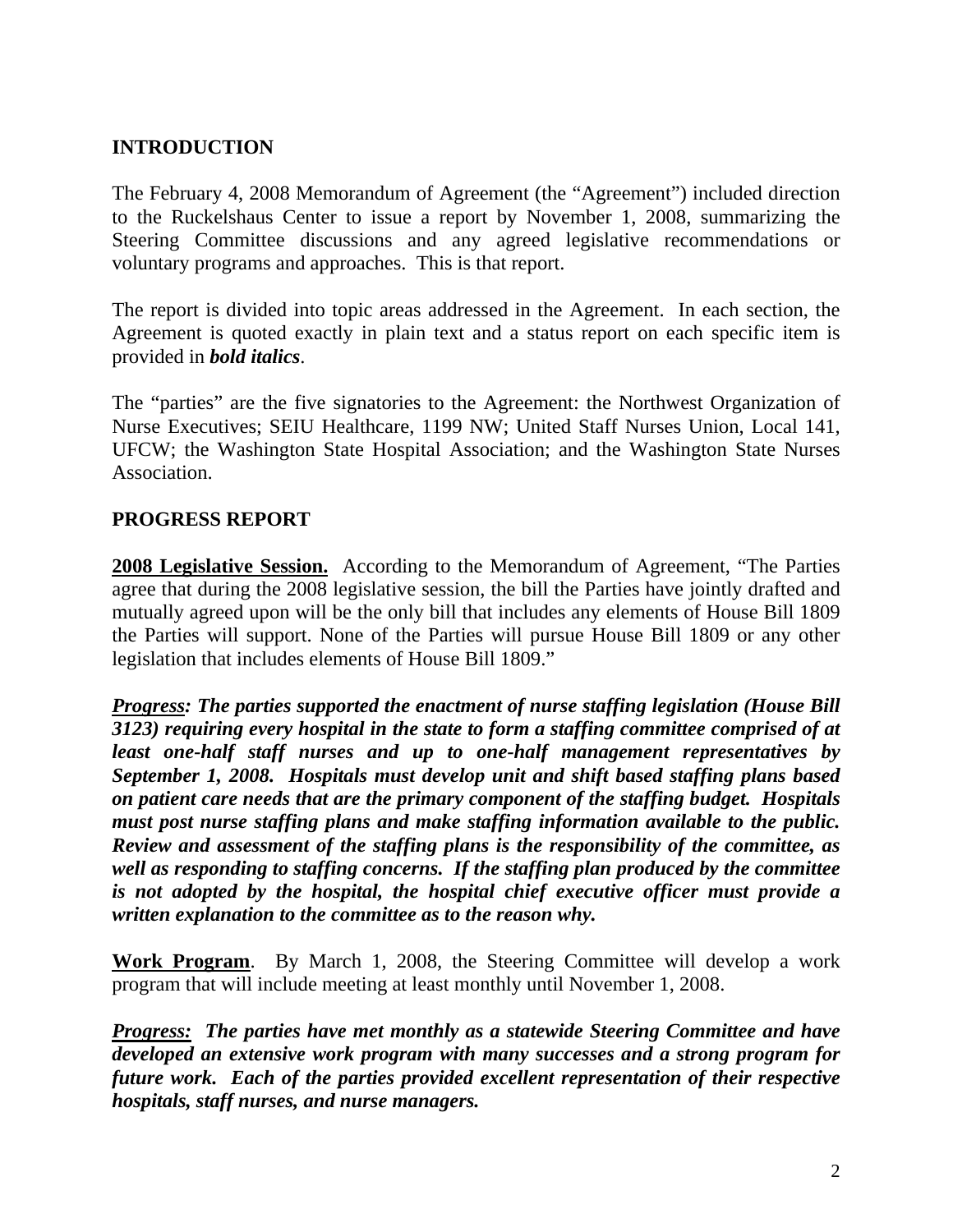**Staffing Standards.** The Steering Committee will use the Ruckelshaus Center process to determine whether or not the parties can agree regarding the need for determining and using minimum nurse staffing standards.

*Progress: The Steering Committee oversaw the drafting of a research paper on nurse staffing authored by Dr. Pamela Mitchell, Associate Dean of the University of Washington School of Nursing. Dr. Mitchell coordinated Steering Committee consultation with national experts in the field, which has been very helpful to the committee's discussions. The paper is almost completed. It provides a common base of knowledge about what is known – and not known – about nurse staffing and impacts on patient outcomes. The paper will serve as an authority on the literature relating to nurse staffing.* 

*As of the writing of this report, no agreement has been reached among the parties regarding the need for determining and using minimum nurse staffing standards. With the completion of the paper and other nurse staffing information provided through the Ruckelshaus process, the parties will be better prepared to address this issue during 2009.* 

**Collaborative Action.** Based on these discussions, specific policy, program, or legislative changes may be jointly recommended for action in 2009. The goal is not only to produce agreed upon legislative proposals, but to encourage voluntary and collaborative programs and approaches to the maximum extent practicable.

*Progress:**The Steering Committee has completed solid collaborative work, as outlined in the projects described below. The committee plans to continue its work, primarily focused on the implementation and success of the nurse staffing committees and the nurse sensitive quality indicators project.* 

**Adverse Events Report Form***.* The parties will jointly request the Washington State Department of Health include on the form medical facilities use to report adverse events a section or data field for nurse staffing information to include the following information:

- The number of patients, registered nurses, licensed practical nurses, and unlicensed assistive personnel present in the relevant patient care unit at the time the reported adverse event occurred.
- The number of nursing personnel present at the time of the adverse event who have been supplied by temporary staffing agencies, including traveling nurses.
- The number of nursing personnel, if any, on the patient care unit working beyond their regularly scheduled number of hours or shifts at the time of the event and the number of consecutive hours worked by each such nursing personnel at the time of the adverse event.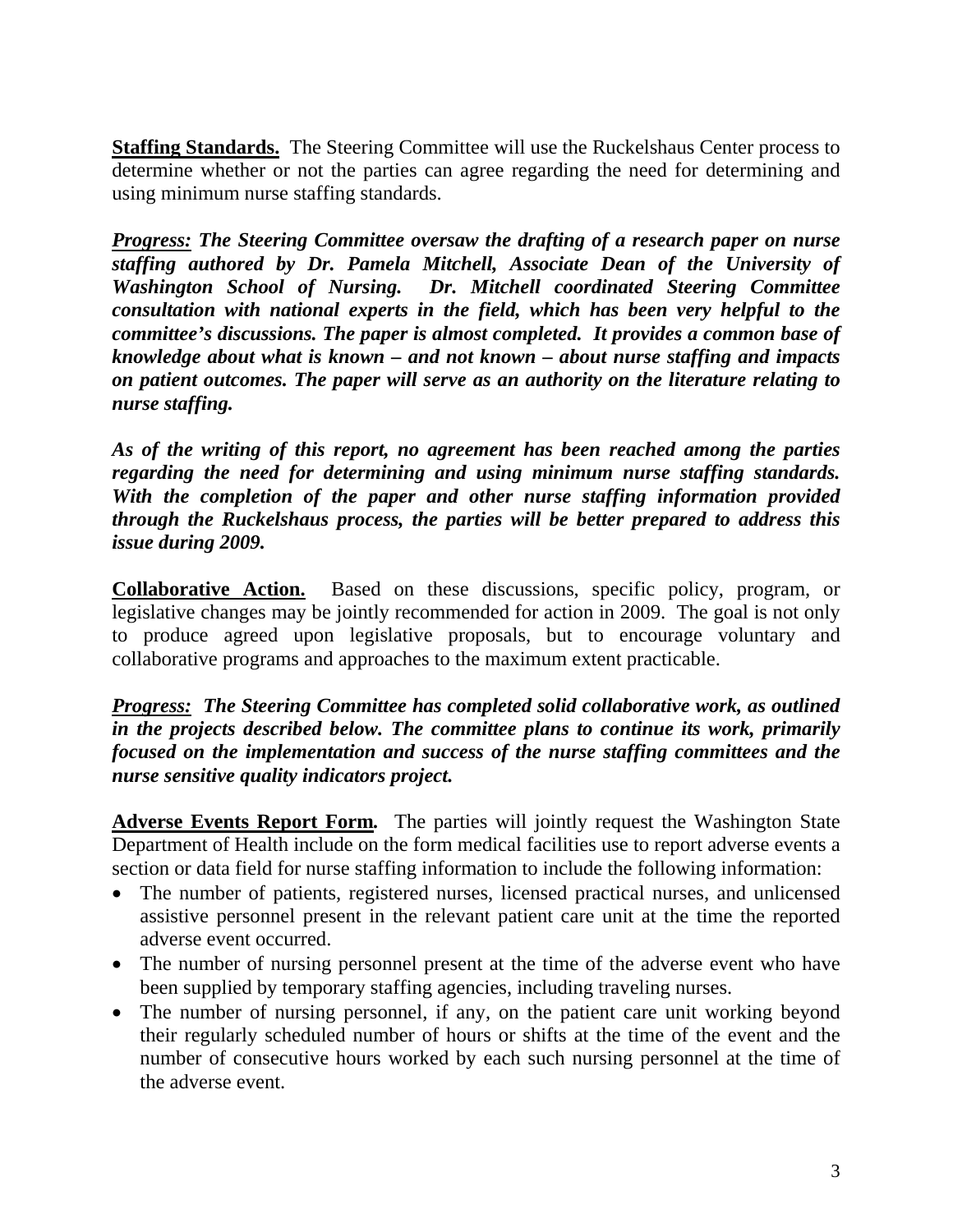*Progress: The parties jointly made this request to the state Department of Health. The request has been incorporated into the draft hospital licensing rules by the department. The final rules were scheduled for publication in December 2008. The department is expected to publish them very soon. The parties anticipate receiving valuable information through this process to improve patient safety throughout Washington hospitals. The impact of this action, however, may be in jeopardy as a result of the state's financial crisis. The department has discontinued its search for an outside entity to analyze adverse events reports and make recommendations for improving patient care.* 

**Data Collection and Analysis**. The Steering Committee recognizes the importance of collecting a uniform set of nurse sensitive quality indicators as one of the mechanisms to measure the effectiveness of nurse staffing. The parties are also directed to determine whether there is agreement to report the indicators publicly. The Steering Committee shall develop and oversee a project to:

(a) By May 2008, conduct a survey on what nurse sensitive quality indicators Washington hospitals are currently collecting. The Steering Committee will encourage the participation of all hospitals in this project.

# *Progress: The Washington State Hospital Association completed the survey and presented it to the Steering Committee on May 15, 2008; 94 of 97 Washington hospitals participated.*

(b) Based on the survey, identify by July 2008 five of the nurse sensitive quality indicators Washington hospitals are currently collecting that would be useful to the Steering Committee and to nurse staffing committees.

*Progress: The Steering Committee chose five indicators recognized by the National Quality Forum: falls, falls with injury, pressure ulcer prevalence, nursing care hours per patient day, and skill mix. Subsequently, the pressure ulcer indicator was modified.* 

(c) Make best efforts to ensure that every Washington hospital that is collecting any such indicators share those indicators, including both hospital and unit-specific data, with both its nurse staffing committee and the Steering Committee.

*Progress: The desirability and benefit of data sharing was included in the information used to enroll hospitals in the project. How the data is used and shared will be reviewed as the project progresses. During 2009, the parties will consider whether and how the data should be made publicly available.*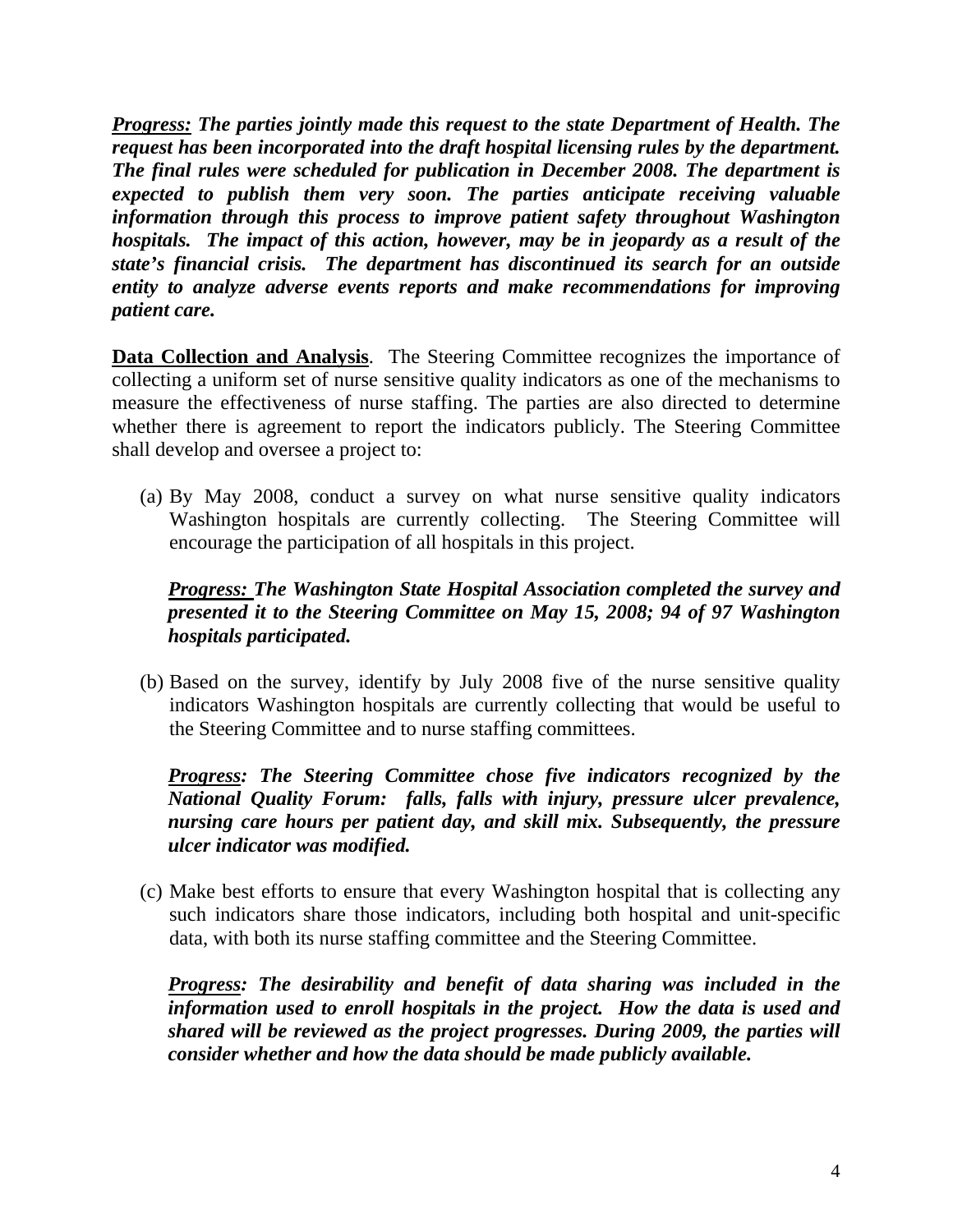(d) By September 2008, develop a process to identify, standardize, and collect at least five nurse sensitive quality indicators to be collected by Washington hospitals.

*Progress: By September 2008, the Steering Committee chose to use the hospital association's Quality Benchmarking System as its preferred method of data collection and reporting. Systems were developed and a pilot test began in September 2008.*

(e) Incorporate into its data-related actions and processes due consideration for the need to not created unreasonable data-collection burdens on any hospital, and especially on critical access hospitals under 42 U.S.C. 1395i-4, and the need to permit critical access hospitals in particular to develop flexible approaches to datacollection requirements.

*Progress: These criteria have been taken into consideration as the project has progressed. The Steering Committee has made some adjustments to the indicators to take into account hospital concerns. The committee is working with Critical Access Hospitals to determine how to best meet their needs.* 

(f) Develop a process to ensure that any work related to this project maintains data integrity and confidentiality.

*Progress: The Quality Benchmarking System is a password protected collection system. Data use will be carefully managed to ensure its confidentiality and that all parties are aware of distribution plans. Data integrity will be monitored as collection continues.* 

(g) Determine whether the parties agree the nurse sensitive quality indicators should be publicly reported.

*Progress: The parties have not reached agreement on whether the indicator data should be made publicly available. Every effort will be made to share the information with the Steering Committee and the nurse staffing committees.* 

**National Database.** The Steering Committee supports the pilot project on the use of the CALNOC database initiated by the Northwest Organization of Nurse Executives and will support requests for funds to develop this pilot project with the understanding that findings from the project will be shared with the Steering Committee to inform future recommendations.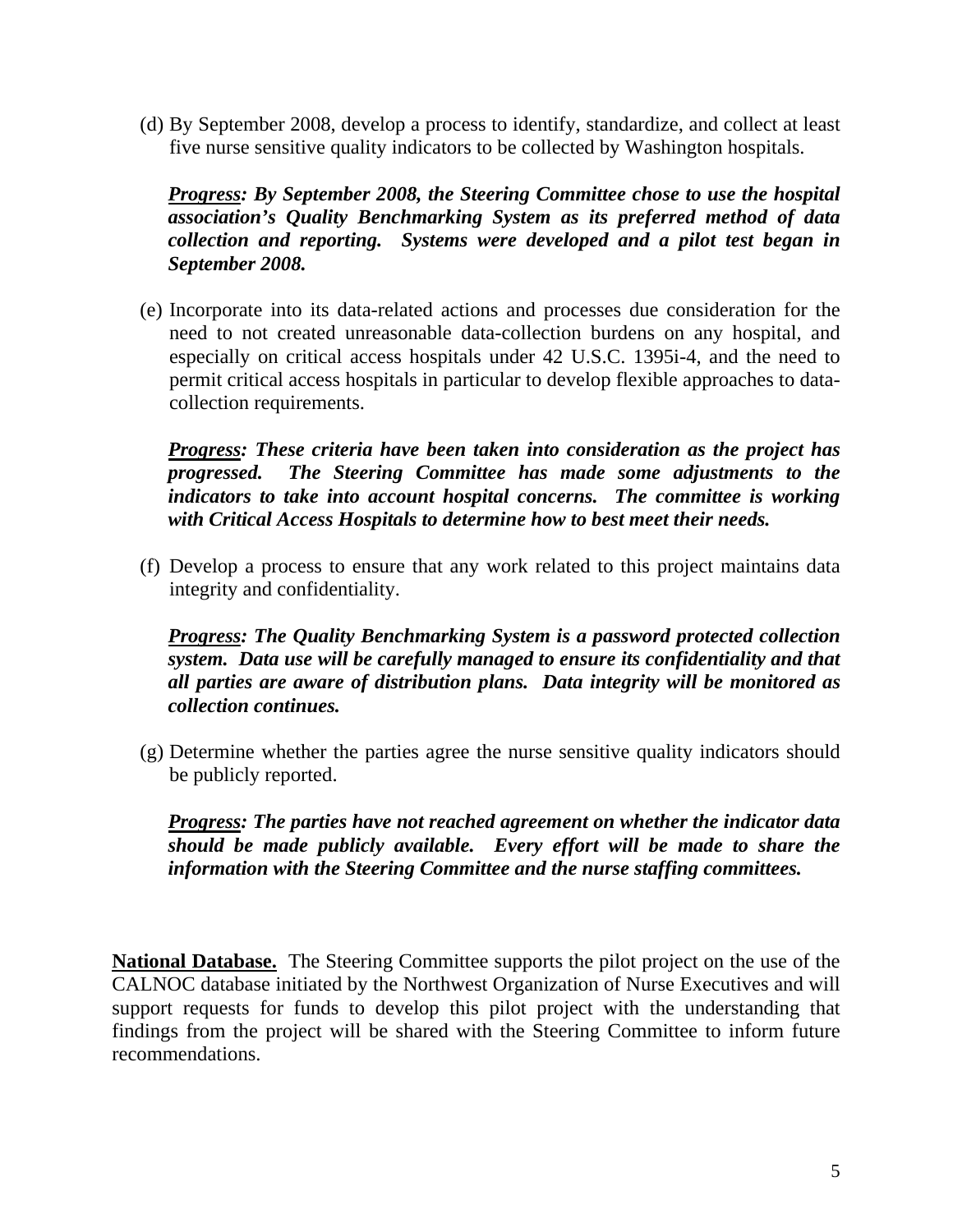*Progress: Funding for a pilot project on the use of CALNOC was not secured. The Northwest Organization of Nurse Executives developed a collaborative agreement to begin the project across the state, and the project was launched in October 2008. Two CALNOC orientations were held and ten hospitals are currently in the process of enrolling. Findings from the project will be shared as permission from participating hospitals is granted. The list of participating hospitals has been shared with Steering Committee members.* 

**Nurse Staffing Committee Information.** The Steering Committee will use its best efforts to ensure that hospital chief executive officers and nurse staffing committees submit to the Steering Committee the explanation provided by the chief executive officer when an annual nurse staffing plan adopted by the hospital is not the same as the annual nurse staffing plan recommended by the nurse staffing committee. The Steering Committee will also use its best efforts to obtain a copy of the rejected nurse staffing plan recommended by the nurse staffing committee.

*Progress: The legislation requires nurse staffing committees to be established by September 1, 2008. The committees have begun meeting and working on their staffing plans. In 2009, hospitals will be surveyed to identify whether each has established a staffing committee. As more staffing plans are created, the Steering Committee will work to identify what is working, what needs attention, and how the parties can assist their members in achieving effective results. Further educational sessions will be planned to disseminate information to staffing committees across the state.* 

**Advisory Committees.** The Steering Committee will establish and oversee one or more advisory committees to assist nurse staffing committees and perform other functions described in this Agreement.

*Progress: The Steering Committee established two advisory committees in 2008: the Education Advisory Committee and the Immediate Staffing Alert Advisory Committee. Both committees provide strong examples of the parties working well together with excellent results.* 

*The Education Advisory Committee provided training in Seattle and Spokane in August 2008 to more than 600 staff nurses, chief nurses, union leaders, and hospital management. Training topics included: an overview of the legislation and the Agreement, staff scheduling and budgeting, and communication skills on conflict management and problem resolution. During the course of the trainings, participants identified future educational needs.* 

*The work of the Immediate Staffing Alert Advisory Committee is described below.*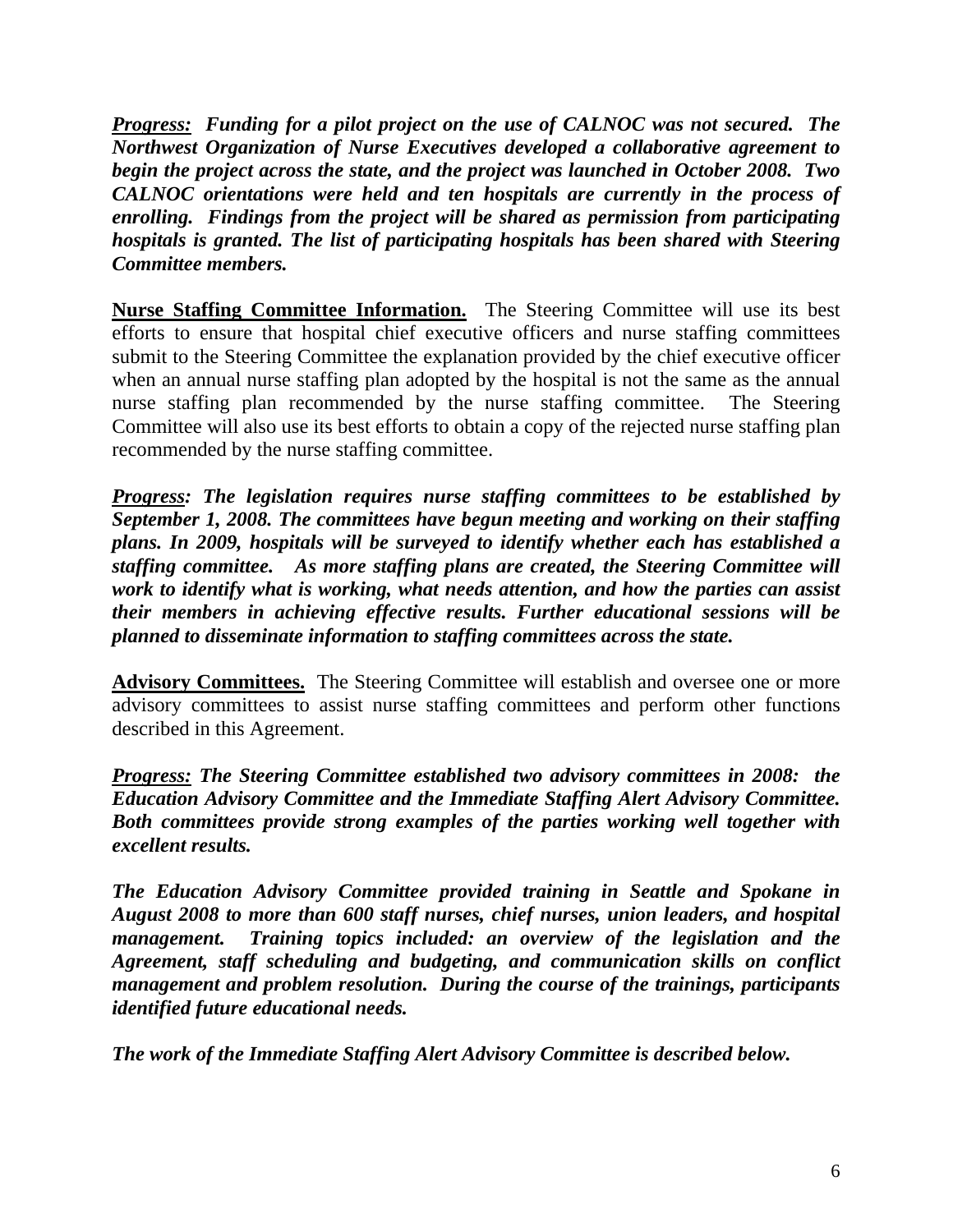**Immediate Staffing Alert.** Design, develop, and oversee an "immediate staffing alert" process to begin in 2008 by hospitals and nursing staff to address real time staffing concerns. This process will establish a mechanism for a management response when a nurse or unit believes more staff are needed to provide safe care to patients. The advisory committee will recruit one to three hospitals to participate in designing and implementing the process in a pilot program.

*Progress: Four hospitals have begun the immediate staffing alert pilot in 2009. The project provides a mechanism that facilitates the communication of an individual nurse's work load as well as that of the unit. The Immediate Staffing Alert Advisory Committee will look for trends in the project to make recommendations for practices or programs that could enhance nurses' effectiveness and increase patient safety. The four hospitals involved in the pilot were chosen to represent hospitals of different sizes, patient populations, and geographical locations. The hospitals are: Central Washington Hospital in Wenatchee, Harrison Memorial Hospital in Bremerton, Providence Everett Medical Center, and Skagit Valley Hospital in Mount Vernon.* 

**The Focus for 2009.** Based on the success of discussions through November 1, 2008, the Steering Committee will continue through November 1, 2009 to discuss through the Ruckelshaus Center process issues affecting staffing, patient care and safety that focus on long term systemic reform, environment of care, nursing retention, and the nursing shortage, as well as issues emerging from the implementation of nurse staffing committees. If the Steering Committee continues the Ruckelshaus Center process after November 1, 2008, the parties agree to have the Ruckelshaus Center issue a second report by November 1, 2009, summarizing the parties' discussions and any agreed legislative recommendations or voluntary programs and approaches.

*Progress: The parties plan to continue their efforts through the Steering Committee and work to ensure results in hospitals for patients and nurses. Their efforts will continue to foster respectful dialogue and problem solving among staff nurses, hospital administrators, nurse managers, and others. Specifically, the parties will work together as follows:* 

- *The Steering Committee will begin its examination of other long-term systemic problems, including environment of care, nurse retention, and nurse shortages.*
- *The parties will continue their strong focus on ensuring the effectiveness of nurse staffing committees and nurse staffing in hospitals. The parties expect to survey progress, establish indicators of success, provide needed assistance, share lessons learned, and otherwise ensure these committees have real, beneficial effects.*
- *The Steering Committee will continue the dialogue regarding the need for determining and using minimum nurse staffing standards.*